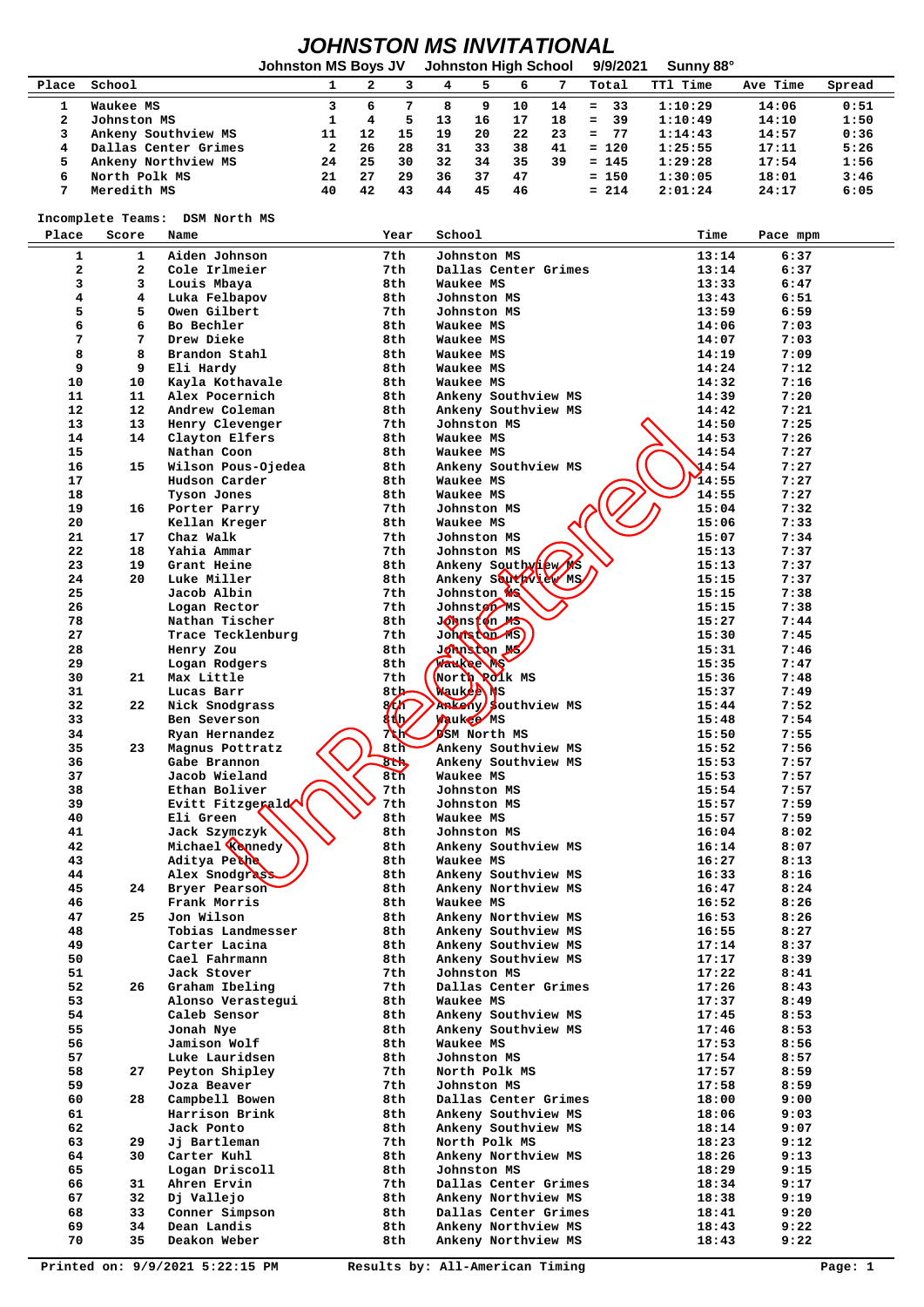## *JOHNSTON MS INVITATIONAL*

|       |       | <b>Johnston MS Boys JV</b> |      | <b>Johnston High School</b>          | 9/9/2021 | Sunny 88° |          |
|-------|-------|----------------------------|------|--------------------------------------|----------|-----------|----------|
| Place | Score | Name                       | Year | School                               |          | Time      | Pace mpm |
| 71    |       | Terrence Thames            | 7th  | Johnston MS                          |          | 18:45     | 9:22     |
| 72    | 36    | Lincoln Fletchall          | 7th  | North Polk MS                        |          | 18:47     | 9:24     |
| 73    |       | William Gunkel             | 8th  | Waukee MS                            |          | 19:13     | 9:37     |
| 74    |       | Canaan Rasko               | 8th  |                                      |          |           |          |
|       |       | Chase Friedman             |      | Ankeny Southview MS<br>North Polk MS |          | 19:19     | 9:40     |
| 75    | 37    |                            | 7th  |                                      |          | 19:22     | 9:41     |
| 76    | 38    | Camerom Kreis              | 7th  | Dallas Center Grimes                 |          | 19:31     | 9:46     |
| 77    |       | Aiden Kempers              | 8th  | Waukee MS                            |          | 19:34     | 9:47     |
| 78    |       | Reed Szymczyk              | 8th  | Johnston MS                          |          | 19:37     | 9:48     |
| 79    |       | Kunal Sharma               | 7th  | Johnston MS                          |          | 19:47     | 9:53     |
| 80    |       | Kaiden Wacker              | 8th  | Waukee MS                            |          | 19:49     | 9:55     |
| 81    | 39    | Kannon Mitchell            | 8th  | Ankeny Northview MS                  |          | 19:51     | 9:55     |
| 82    |       | Max Allison                | 8th  | Ankeny Southview MS                  |          | 20:17     | 10:09    |
| 83    |       | Ashton Gay                 | 8th  | DSM North MS                         |          | 20:40     | 10:20    |
| 84    |       | Blake Bybee                | 8th  | Ankeny Northview MS                  |          | 20:40     | 10:20    |
| 85    | 40    | Milo Spath-Bradley         | 8th  | Meredith MS                          |          | 20:48     | 10:24    |
| 86    |       | Charlie Long               | 8th  | Ankeny Northview MS                  |          | 20:50     | 10:25    |
| 87    |       | Abraham Prince             | 7th  | Johnston MS                          |          | 20:59     | 10:29    |
| 88    |       | John Mansur                | 8th  | Waukee MS                            |          | 21:03     | 10:32    |
| 89    | 41    | John Smith                 | 7th  | Dallas Center Grimes                 |          | 21:04     | 10:32    |
| 90    |       | Venkat Nymthabad           | 7th  | Johnston MS                          |          | 21:11     | 10:35    |
| 91    |       | Cooper York                | 7th  | Johnston MS                          |          | 21:44     | 10:52    |
| 92    |       | Owen Miller                | 8th  | Ankeny Northview MS                  |          | 22:11     | 11:05    |
| 93    |       | Jedidiah Scott             | 7th  | Johnston MS                          |          | 22:36     | 11:18    |
| 94    |       | Ronin Kindy                | 8th  | Waukee MS                            |          | 22:42     | 11:21    |
| 95    |       | Quinton Smith              | 7th  | DSM North MS                         |          | 22:45     | 11:23    |
| 96    |       | Damion Penaloza            | 7th  | DSM North MS                         |          | 22:45     | 11:23    |
| 97    |       | Jackson Kaiser             | 8th  | Ankeny Southview MS                  |          | 22:59     | 11:30    |
| 98    |       | Harrison Gilroy            | 7th  | Johnston MS                          |          | 23:00     | 11:30    |
| 99    |       | Jared McBurney             | 8th  | Waukee MS                            |          | 23:48     | 11:54    |
| 100   |       | Dominic Terzis             | 8th  | Ankeny Southview MS                  |          | 24:02     | 12:01    |
|       |       |                            |      |                                      |          |           |          |
| 101   |       | Curtis Lester              | 7th  | Johnston MS                          |          | 24:09     | 12:04    |
| 102   |       | Trae Hamilton              | 8th  | Waukee MS                            |          | 24:16     | 12:08    |
| 103   | 42    | Cameron Renes              | 8th  | Meredith MS                          |          | 24:21     | 12:11    |
| 104   |       | Armaan Meher               | 8th  | Waukee MS                            |          | 24:24     | 12:12    |
| 105   |       | Ad Akella                  | 8th  | Waukee MS                            |          | 24:31     | 12:15    |
| 106   | 43    | Uriyah Esch                | 7th  | Meredith MS                          |          | 24:34     | 12:17    |
| 107   | 44    | Oliver Fecteau             | 7th  | Meredi <sup>f</sup> MS               |          | 24:49     | 12:24    |
| 108   |       | Raj Theegala               | 8th  | WADKee W6                            |          | 26:13     | 13:07    |
| 109   |       | Matt Tijerno               | 8th  | Dal as Center<br>Grimes              |          | 26:50     | 13:25    |
| 110   | 45    | Aiden Rhodes               | 8th  | Mexedith My                          |          | 26:52     | 13:26    |
| 111   | 46    | Logan Hagler               | 7th  | <b>Mexedibity</b> MS                 |          | 26:56     | 13:28    |
| 112   |       | James Heiring              | 8th  | Johnston MS                          |          | 27:16     | 13:38    |
| 113   |       | Harjot Cheema              | 7th  | <b>Johnstop</b> MS                   |          | 27:22     | 13:41    |
| 114   |       | Maxwell Hanson             | ℳ    | waukee) AS                           |          | 27:57     | 13:59    |
| 115   | 47    | Andrew Alleman-Hunter      | w    | Morto Polk MS                        |          | 28:00     | 14:00    |
|       |       | <b>CONTROLLER</b>          |      |                                      |          |           |          |
|       |       |                            |      |                                      |          |           |          |